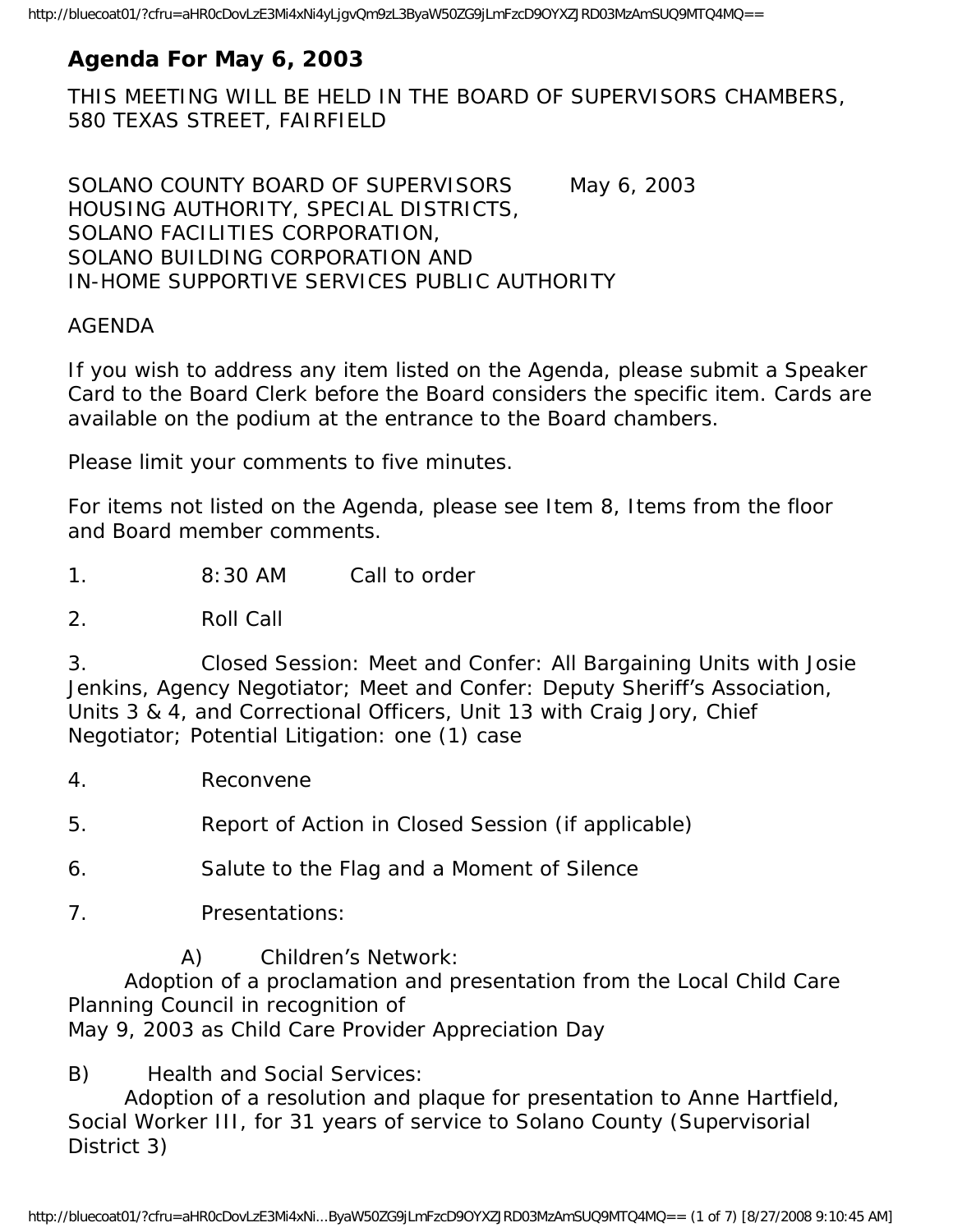### C) Health and Social Services:

 Adoption of a resolution and presentation proclaiming May, 2003 as Elder and Dependent Adult Abuse Awareness Month in Solano County

D) Health and Social Services:

Adoption of a resolution and presentation proclaiming May, 2003 as Mental Health Month in Solano County

E) Health and Social Services:

Adoption of a resolution and presentation proclaiming May, 2003 as Asthma Awareness Month and May 6, 2003 as World Asthma Day in Solano County

F) County Administrator's Office:

Adoption of a proclamation and presentation declaring May, 2003 as Motorcycle Awareness Month

8. Items from the floor and Board member comments

This is your opportunity to address the Board on a matter not listed on the Agenda, but it must be within the subject matter jurisdiction of the Board. Please submit a Speaker Card before the first speaker is called and limit your comments to five minutes.

- 9. Additions to or Deletions from the Agenda
- 10. Public Comment on Consent Calendar

Each speaker shall have 5 minutes to address any or all items on the Consent Calendar.

- 11. Approval of the Agenda
- 12. Approval of Consent Calendar

The Board considers all matters listed under the Consent Calendar to be routine and will adopt them in one motion. There will be no discussion on these items before the Board votes on the motion unless Board members request specific items be discussed and/or removed from the Consent Calendar.

### CONSENT CALENDAR

### GENERAL GOVERNMENT

- 13. Clerk of the Board of Supervisors: Approval of Minutes: Board of Supervisors April 22, 2003
- 14. General Services: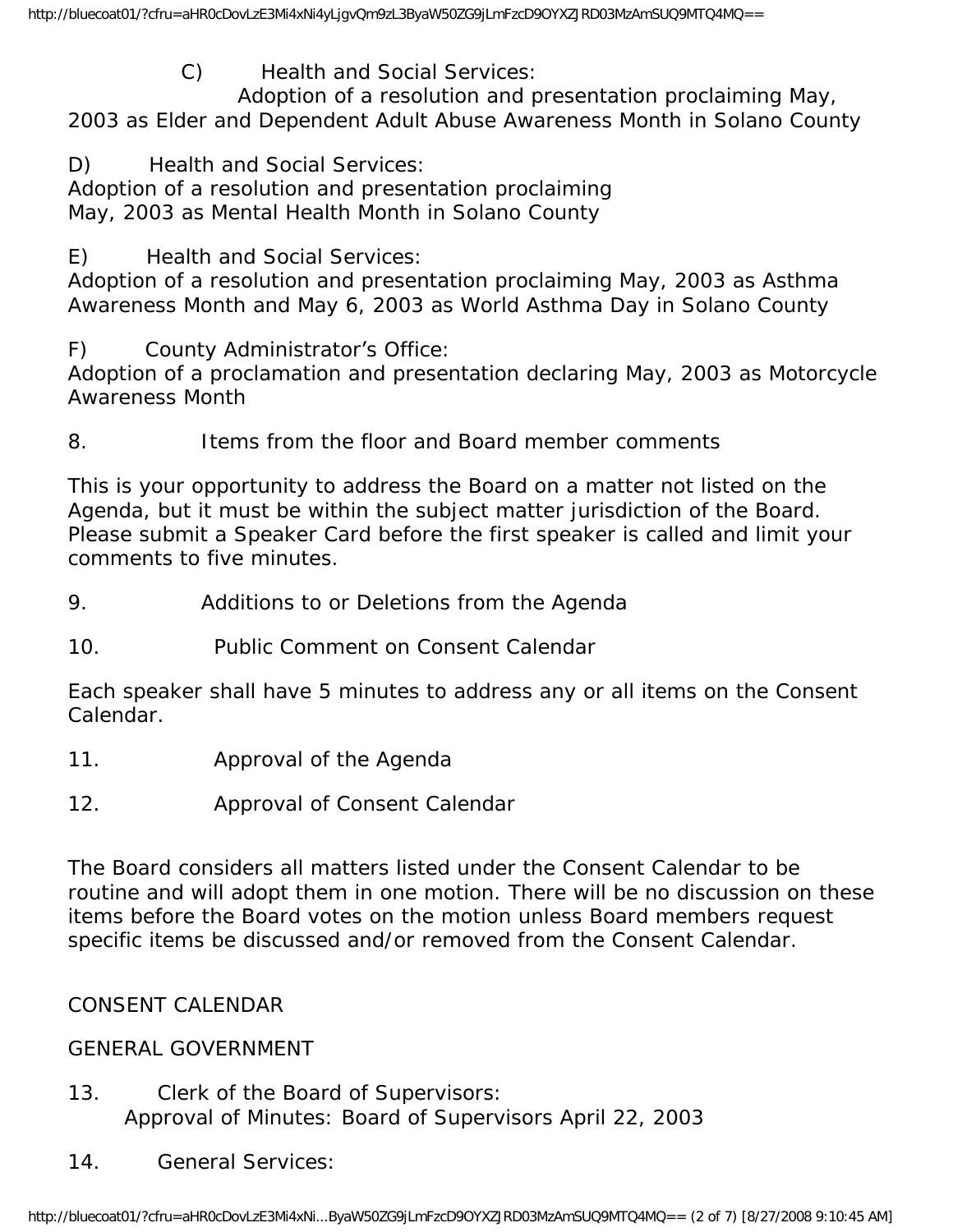http://bluecoat01/?cfru=aHR0cDovLzE3Mi4xNi4yLjgvQm9zL3ByaW50ZG9jLmFzcD9OYXZJRD03MzAmSUQ9MTQ4MQ==

 Approval of a License Agreement with the United States Coast Guard for use of the boat ramp at Sandy Beach Park, Rio Vista; authorize the General Services Director to sign the License Agreement (no financial impact)

15. Treasurer/Tax Collector/County Clerk:

 Adoption of a resolution authorizing the issuance and sale of Solano County Community College District General Obligation Bonds in an aggregate principal amount not to exceed \$80,000,000

HEALTH AND SOCIAL SERVICES: None

CRIMINAL JUSTICE: None

# LAND USE/TRANSPORTATION

# 16. Transportation:

 A) Adoption of a resolution requesting the Metropolitan Transportation Commission to allocate Transportation Development Act Article 3 funds in the amount of \$125,000 for the construction of improvements to Runge Road, Tremont Road and Old Davis Road (Dixon area) (no General Fund impact)

 B) Approval of the final map, agreement and resolution for improvements and accept the offer of dedication on Steiger Hill Road for the Poole Subdivision (S-00-01) (Vacaville area) (no General Fund impact)

### **OTHER**

### 17. Library:

 Approval of a SuperSearch Membership Agreement with the North Bay Cooperative Library System to provide access for the public to request items from libraries not available at their home library; authorize the Director of Library Services to sign the agreement (no General Fund impact)

SPECIAL DISTRICTS GOVERNED BY THE BOARD OF SUPERVISORS:

Rural North Vacaville Water District

### 18. Transportation:

 Adoption of a resolution approving the quitclaim of a pipeline easement and right of way for water facilities to Clifton L. Poole and JoAnne Poole; authorize the District Secretary to record the resolution and quitclaim deed with the County Recorder

### SCHEDULED CALENDAR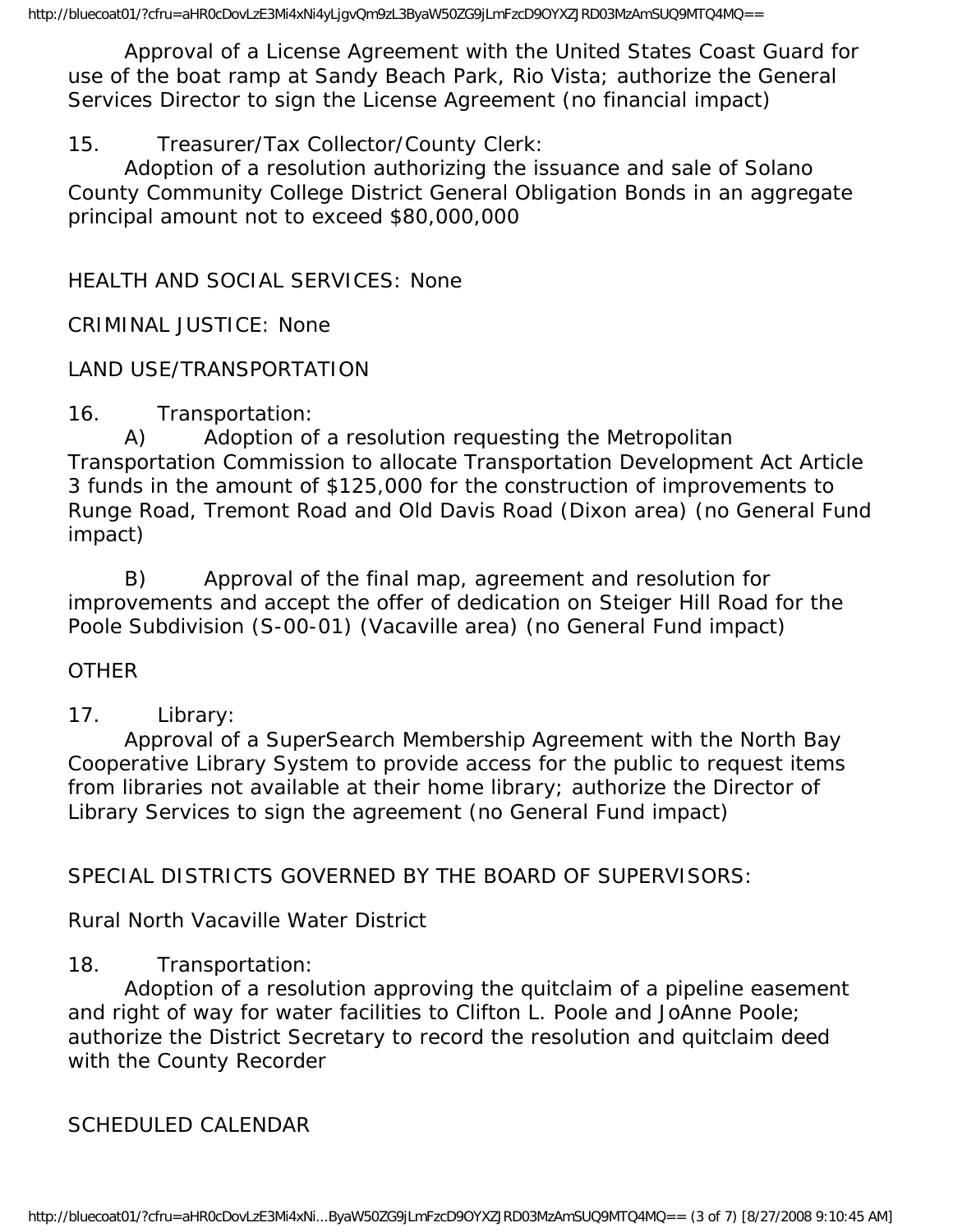19. Rescheduled Consent Items: (Items pulled from Consent Calendar above)

| awuvu |    |
|-------|----|
| A)    | E) |
| B)    | F) |
| C)    | G) |

 $D)$  H)

GENERAL GOVERNMENT

20. County Administrator:

 A) Accept the Third Quarter Financial Report and consider adoption of recommendations included in the Report

 B) Consider approval to transfer various departmental information technology and communication services and positions to Management Information Services (MIS); adoption of a resolution amending the Allocation List in MIS to add a Senior Systems Analyst; approval of various recommendations outlined in the staff report to affect the transfers

 C) Consider the proposal to create an Older & Disabled Adult Services Division in the Health and Social Services Department by consolidating the Older & Disabled Service Bureau with the In- Home Supportive Services Public Authority Program and the Public Guardian/ Conservator/Administrator Department; conduct first reading of an ordinance amending Division 3 of Chapter 2 of the Solano County Code to make the Public Guardian/

Administrator function a part of the Health & Social Services Department (waive reading of the ordinance by majority vote); approval of an amendment to the Allocation List adding the position of Deputy Director of Health & Social Services, Social Programs, deleting the position of Public Administrator/Public Guardian/Public Conservator, and adding the Limited Term position of Public Administrator/Public Guardian/Public Conservator (limited term through November 5, 2003); approval of other actions as outlined in the staff report

21. Auditor-Controller:

 Conduct a noticed/published hearing on the proposed Solano County Criminal Justice Administration (Booking Fee) for FY2003/04; adopt a resolution of findings and determinations relative to the proposed decrease in the fee

22. Treasurer/Tax Collector/County Clerk:

 Approval of the Solano County Annual Investment Policy (continued from April 22, 2003)

HEALTH AND SOCIAL SERVICES: None

CRIMINAL JUSTICE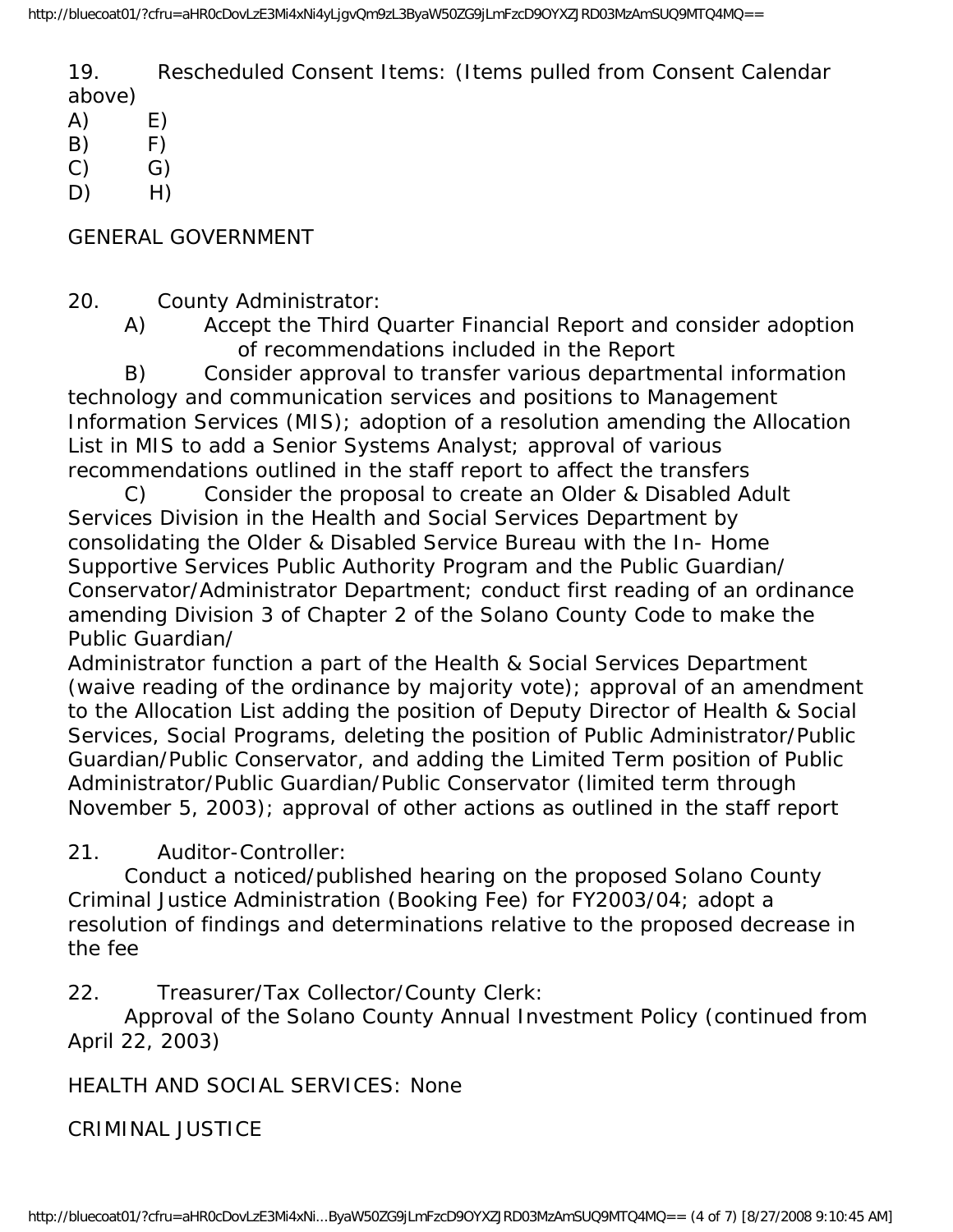http://bluecoat01/?cfru=aHR0cDovLzE3Mi4xNi4yLjgvQm9zL3ByaW50ZG9jLmFzcD9OYXZJRD03MzAmSUQ9MTQ4MQ==

### 23. Sheriff/Coroner:

 Consider authorization for the Sheriff to sign an amendment to the Mentally Ill Offender Crime Reduction Grant reducing the grant amount, the required match, participant numbers and revising the program evaluation to adjust for a shortened program duration from an original ending date of June 30, 2004 to a revised ending date range of mid-November to December, 2003 due to an anticipated end to project funding (continued from April 22, 2003) LAND USE/TRANSPORTATION: None

OTHER: None

#### MISCELLANEOUS ITEMS

- 24. Appointments/Resignations to Boards and Commission:
	- A) Board of Supervisors: Appointment of Helen Estes to the Area Agency on Aging Serving Napa-Solano
	- B) Board of Supervisors: Reappointment of Pamela K. Thomas to the Equal Employment Opportunity Committee
	- C) Board of Supervisors: Reappointment of Althea Lett to the Community Action Agency Advisory Board
	- D) Environmental Management:

 Consider appointment of Kevin Cullen, Jane Bogner and one member of the Board of Supervisors to the Solid Waste Independent Hearing Panel

2:00 P.M.

### 25. Environmental Management:

 Receive a presentation from the Department of Environmental Management and the Department of Transportation regarding existing County ordinances and policies for storm water impacts from development and building development in flood prone areas; provide direction to staff regarding assisting the Solano County Water Agency in development of a flood hazard public awareness program and in submitting flood studies to the Federal Emergency Management Agency (FEMA), which would result in additional flood zones recognized by FEMA

### 26. Sheriff/Coroner:

 Receive a presentation from Bob Powell, Office of Emergency Services Manager, regarding emergency flood operations within Solano County during certain periods of the year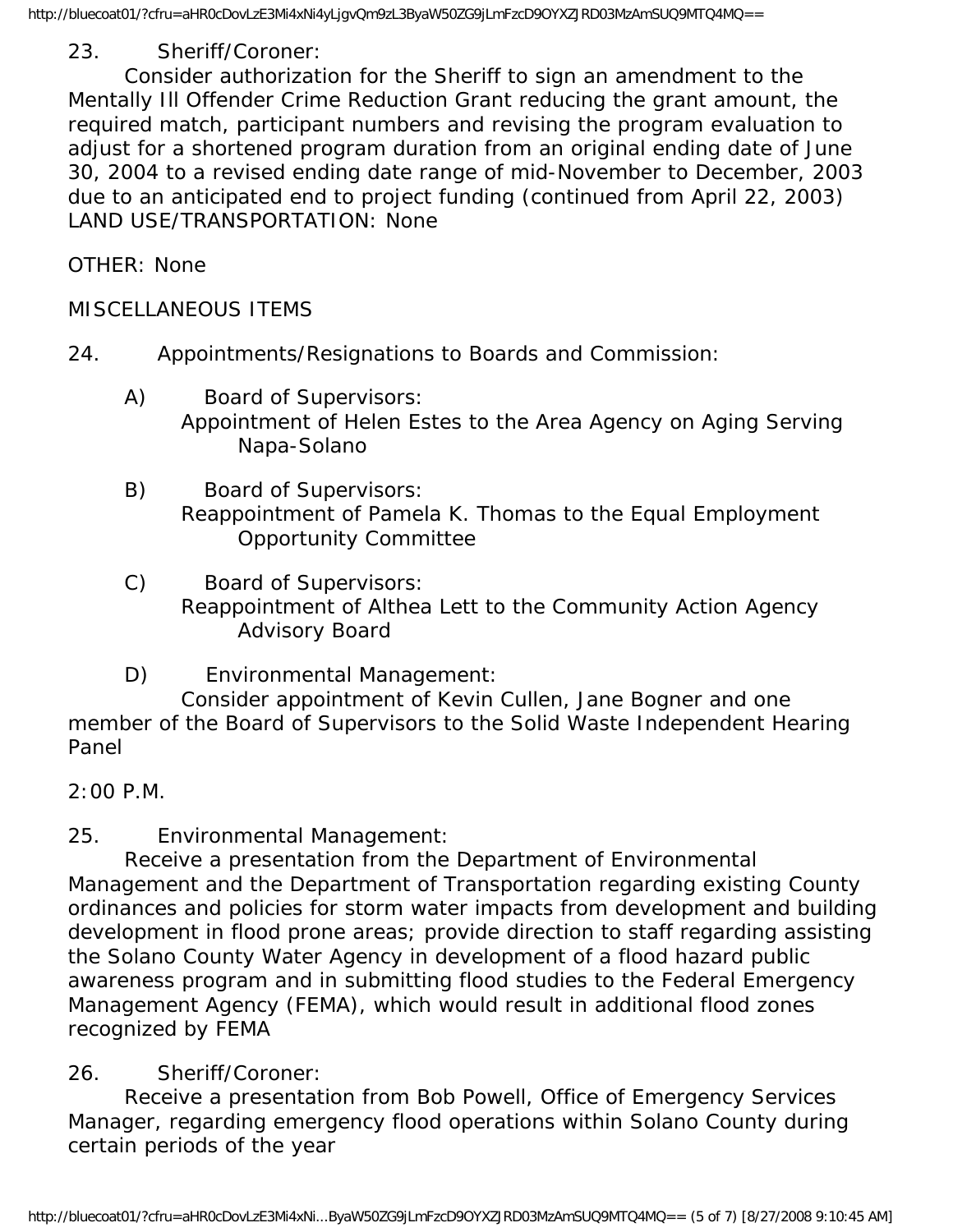#### 27. Adjourn:

#### MEETING CALENDAR

5/6 6:30 p.m. SIDS Advisory Committee, 300 Hospital Dr., Medical Staff Meeting Room, Vallejo 5/6 6:30 p.m. Solano County Children & Families Commission, Health & Human Services Center Multipurpose Rm., 2101 Courage Dr., FF 5/7 9:30 a.m. BAAQMD 939 Ellis St., San Francisco 5/7 Noon Children's Network, Suisun Community Center, 611 Village Drive, Suisun 5/7 1:30 p.m. ABAG Regional Planning Comm. 5/8 1:30 p.m. Emergency Medical Care Committee, 275 Beck Ave., Conf. Rm. 1, FF 5/8 7:00 p.m. Solano County Aviation Advisory Commission/Airport Land Use Commission, Nut Tree Airport Conference Room, 301 County Airport Road, Vacaville 5/8 7:00 p.m. Solano County Park and Recreation Commission, Architect Conf. Rm, 530 Clay St., FF 5/8 7:00 p.m. Solano County Water Agency, 508 Elmira Rd., Vacaville 5/9 9:00 a.m. Local Task Force for Integrated Waste Management, Fairfield-Suisun Sewer District Office, 1010 Chadbourne Rd., Suisun 5/13 9:00 a.m. Board of Supervisors, 580 Texas St., FF 5/13 4:00 p.m. Maternal, Child, and Adolescent Health Advisory Board, 275 Beck Ave., Conf. Rm. 1, FF 5/14 9:00 a.m. Yolo-Solano Air Quality Management District, 1947 Galileo Court, Suite 103, Davis 5/14 6:00 p.m. Alcohol and Drug Advisory Board, 2101 Courage Dr., FF 5/14 6:00 p.m. Solano Transportation Authority Board, Suisun City Hall, 701 Civic Center Blvd., Suisun 5/14 6:15 p.m. Solano County Fair Board of Directors, Administration Building, Solano County Fairgrounds, Vallejo 5/15 10:00 a.m. Solano County Zoning Administrator, Environmental Management, 470 Chadbourne Rd., 2nd Floor, FF 5/15 1:00 p.m. BCDC, MetroCenter, 101 Eighth St., Oakland 5/15 4:30 p.m. Solano County Community Action Agency Advisory Board, 320 Campus Lane, Suisun 5/15 7:00 p.m. Solano County Planning Commission,